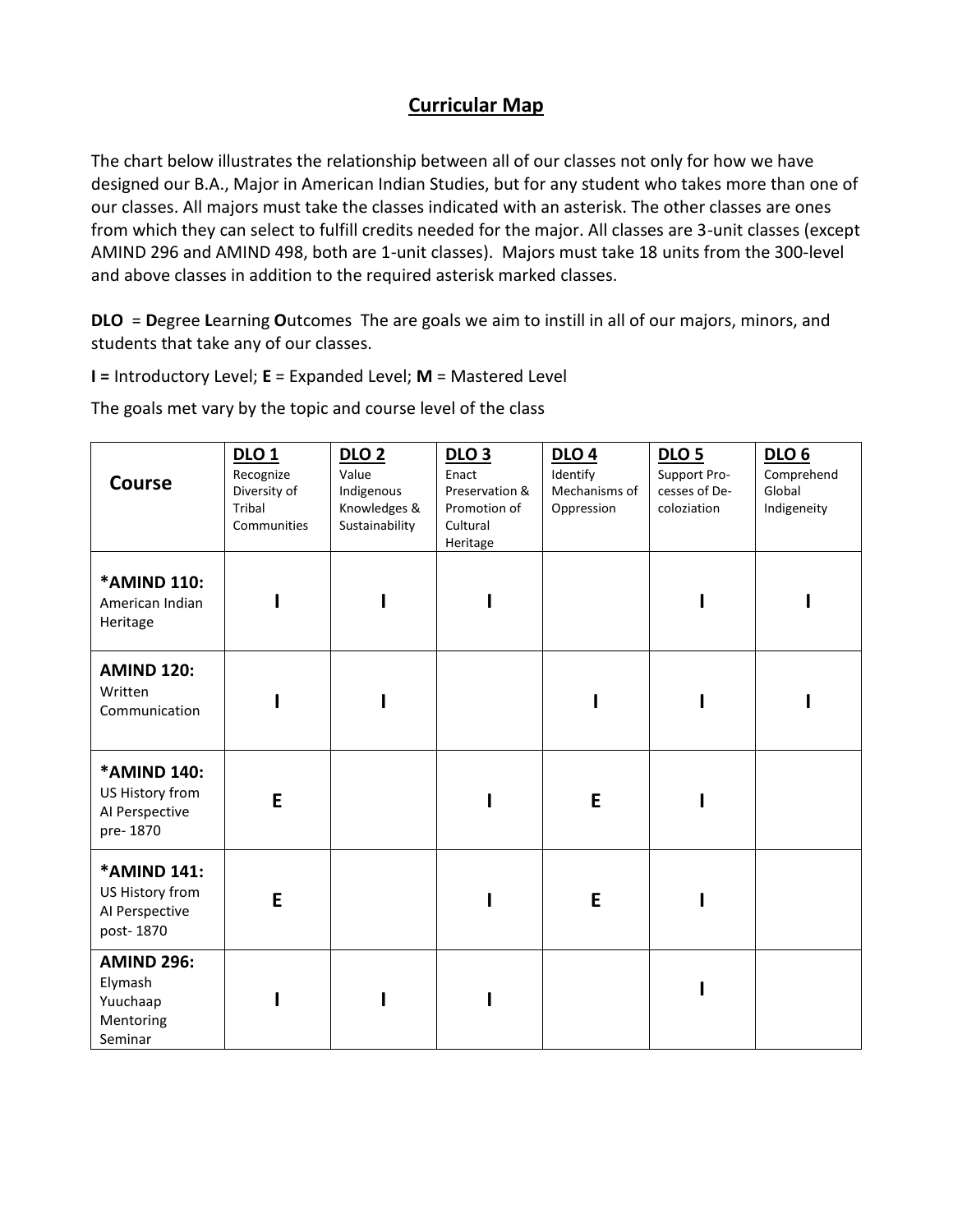| <b>AMIND 225:</b><br>Written Com-<br>munication II                          | E | E            |             | E |   | E |
|-----------------------------------------------------------------------------|---|--------------|-------------|---|---|---|
| <b>AMIND 300:</b><br>American Indian<br>Oral Literature                     | E | M            | $\mathbf I$ | E | E | I |
| <b>AMIND 320:</b><br>American Indians<br>in Contemporary<br>Society         | E | E            | E           | E | E | ı |
| <b>AMIND 331:</b><br>American Indian<br>Political<br>Experience             | M | M            | E           | M | E | I |
| <b>AMIND 370:</b><br><b>Tribal Gaming:</b><br>Cultural/Political<br>Context | E | $\mathbf I$  | E           | E | E |   |
| *AMIND 420:<br>Indian Peoples of<br>California                              | E | M            | M           | M | E |   |
| <b>AMIND 430:</b><br>American Indian<br>Poetry & Fiction                    | E | M            | M           | E | E | E |
| <b>AMIND 435:</b><br>American Indians<br>thru Film & TV                     | E | $\mathbf{I}$ | M           | M | E | M |
| <b>AMIND 440:</b><br>American Indian<br>History                             | M | E            | M           | M | M | I |
| <b>AMIND 451:</b><br>American Indian<br>Identity                            | M | M            | M           | E | M | E |